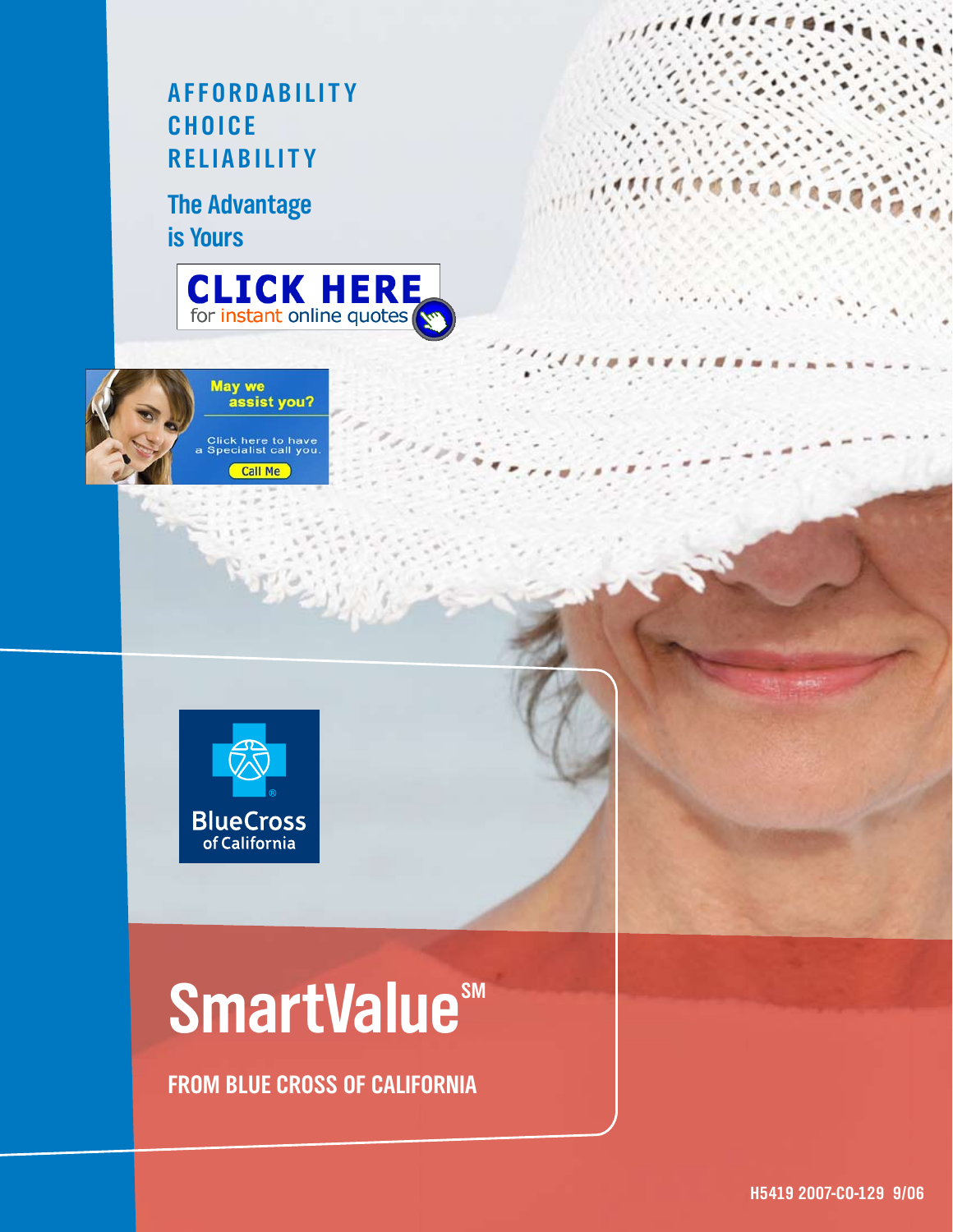### **What can SmartValue offer you?**

**Choice** Choose your own doctors

**Affordability** Pricing that fits your budget

**Reliability** Coverage from a health insurance carrier you can trust

Service A Customer Service team that puts you first

> **SmartValue is Available in… Fresno County San Francisco County Santa Barbara County Tulare County Yolo County**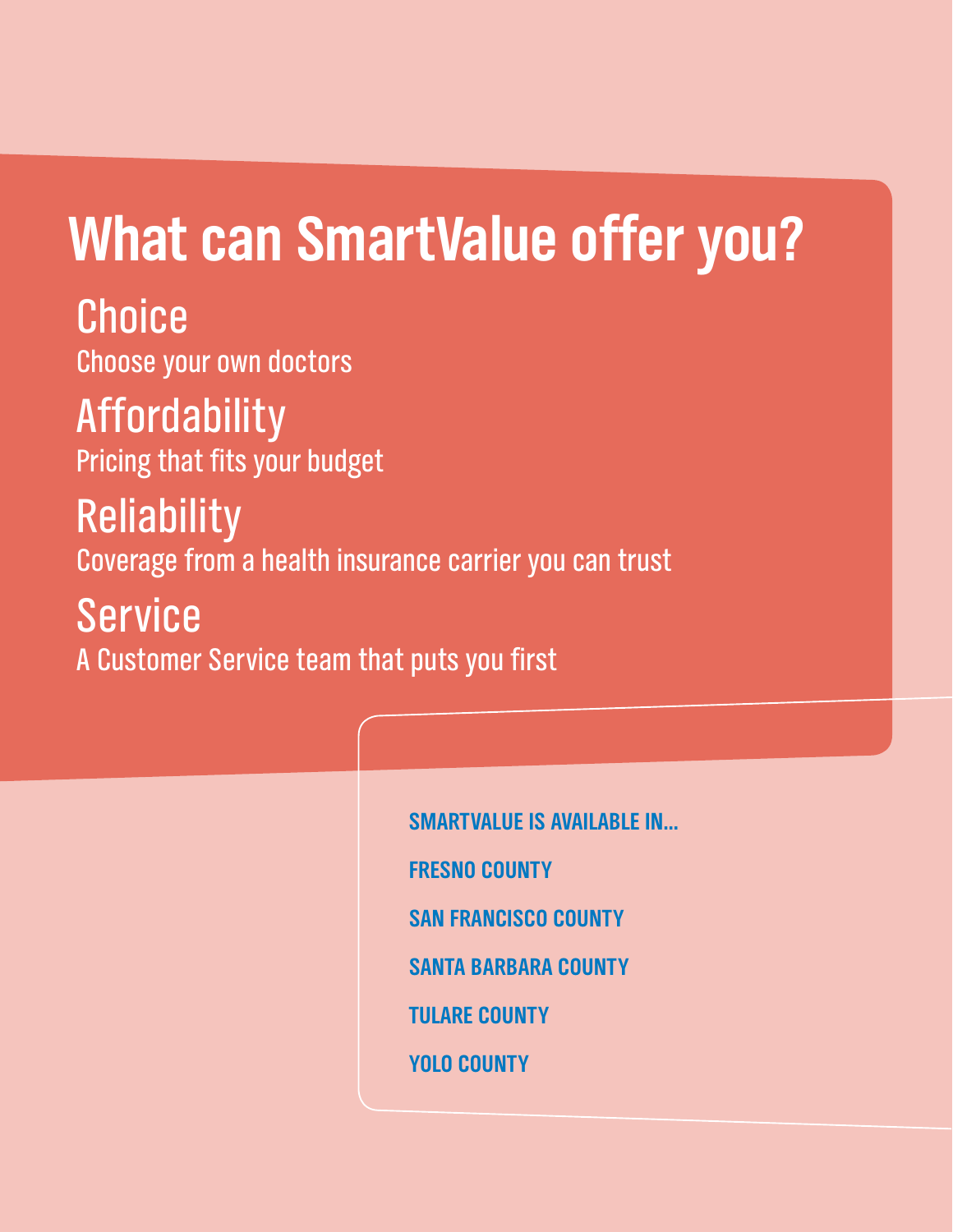### **Benefits Beyond Medicare**

There are four SmartValue Plans to choose from. Each one includes benefits for all Medicare covered services… and MORE!

#### **SmartValue Classic**

- a SmartValue Plan with NO Monthly Plan Premiums
- Doctor Office Visits
- Inpatient Hospital Services
- Outpatient Hospital Services
- Emergency Care Services
- Ambulance Services
- 24-Hour Nurse Hotline
- Durable Medical Equipment
- Diagnostic tests including X-rays and Laboratory Services

You also get some additional benefits not covered by Medicare, including:

- Routine Physical Exams
- Vision Services
- Hearing Services
- Emergency Services while traveling outside the United States

#### **SmartValue Plus Plan**

SmartValue Plus includes all the benefits of the Classic Plan along with Medicare Part D prescription drug coverage. The Plus Plan contains a large variety of formulary generic drugs.

With SmartValue Plus, you won't have to purchase a separate Part D Prescription Drug Plan. You'll get the convenience of having all your health care coverage under one plan.

#### **SmartValue Enhanced**

The SmartValue Enhanced Plan offers an alternative way for you to manage your health care costs. Your monthly premiums are higher, but you pay less for certain health care services during the year.

For example, if your cost for an inpatient hospital stay is \$150 a day for the first five days with a Classic Plan, you might pay only \$50 for the entire hospital stay under the Enhanced Plan. (This is an example only and may not represent actual plan benefits.)

The Enhanced Plan offers a fresh approach to managing your health care costs, and it's another health insurance option worth considering. Depending on your particular health coverage needs, it might be the plan that works best for you.

#### **SmartValue Enhanced Plus**

This Plan has it all - enhanced medical benefits and Medicare Part D Prescription Drug coverage. The Enhanced Plus Plan contains a large variety of formulary brand drugs.

To see which plan works best for you, you can compare them side by side in the SmartValue Summary of Benefits booklet.

### The Choice is Yours.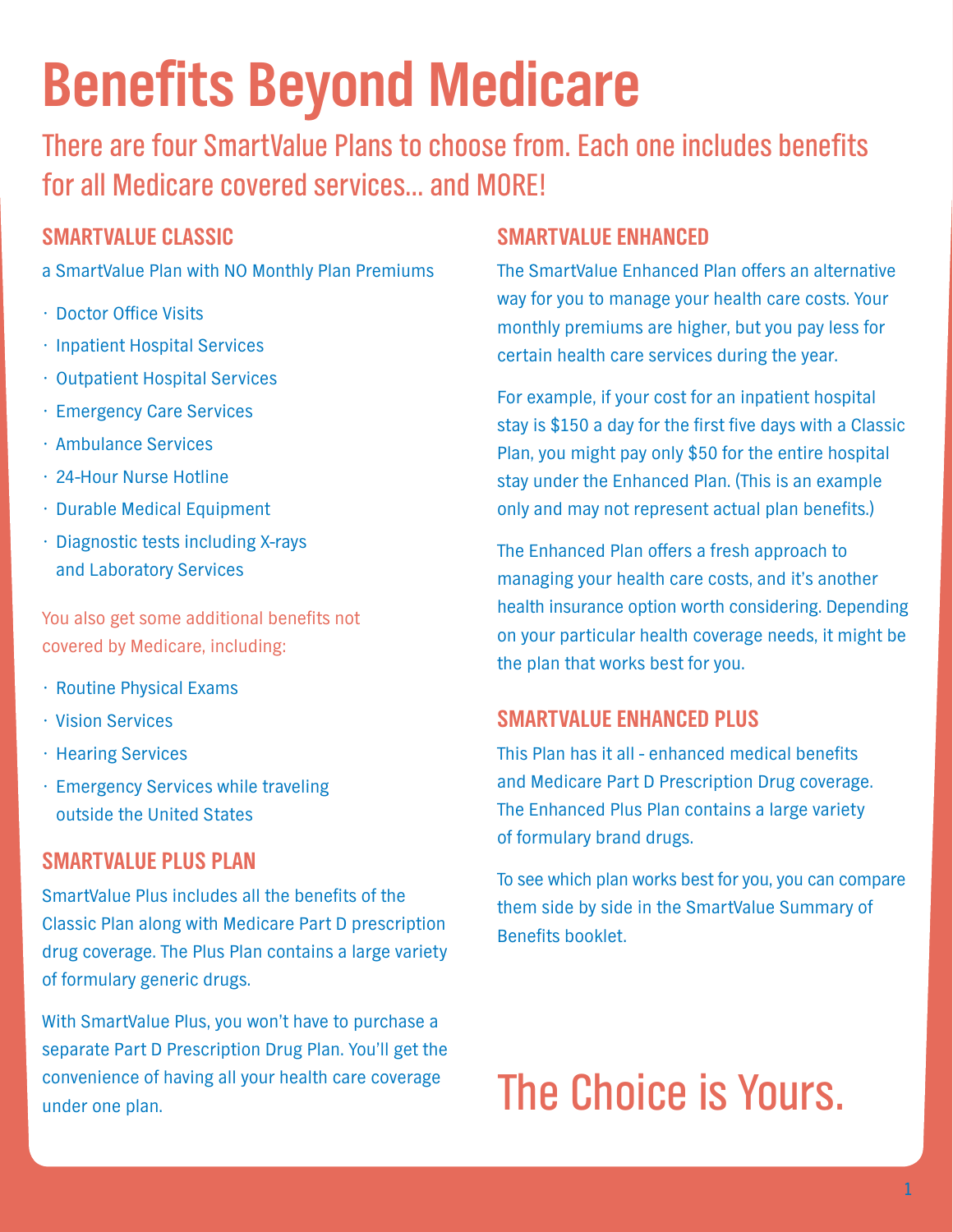## **Choice of Providers**

With SmartValue, you can receive care from any doctor\* who treats Medicare patients and is willing to accept the terms and conditions of the SmartValue Plan.

#### **When You See Your Doctor**

Whenever you need medical care, be sure to bring your SmartValue membership card. The information on your card identifies you as a plan member. It also explains how your doctor can obtain a copy of the SmartValue Provider Disclosure. This document details the terms and conditions of the plan, and tells your providers how to submit billings and receive reimbursements for the health care services you received.

#### **Doctors Not Familiar with SmartValue**

Some doctors are not familiar with the SmartValue Plan and how it works. If your health care providers have questions about the plan, they can call us at the phone number listed on the back of your SmartValue membership card. We will be happy to answer any questions they might have.

As long as you advise your doctor that you belong to the Blue Cross SmartValue Plan before receiving health care services or supplies, your benefits are covered as outlined in this brochure, and as explained in detail in your Evidence of Coverage which you will receive upon your enrollment in the plan.

#### **Doctors Not Willing to Accept the Plan**

In the event that any of your physicians, hospitals or other medical professionals decide not to accept the terms and conditions of the SmartValue Plan as described in the Provider Disclosure, you should seek services from another provider who will.

If you tell your providers about your plan coverage and they choose to treat you for covered services, they cannot bill you. They must bill Blue Cross for your covered services. You are, however, responsible for your copays and coinsurance, and payment for any non-covered services you received.

#### **Pre-Notification**

To get the highest value from SmartValue Plan benefits, you must notify Blue Cross by calling customer service before a planned hospital or skilled nursing facility admission, and before purchasing prosthetic devices or durable medical equipment over \$750. Most plans have additional costs you must pay for these services and equipment if you do not call and pre-notify us.

#### **Doctors Not Willing to Accept Medicare's Payment Schedule**

If you use a provider who will not accept Medicare's payment as full payment for the health care services you received, you will be responsible for any excess charges. An excess charge is the difference between what your doctor charges and the amount Medicare approves.

Providers who do not accept Medicare assignment may collect more than what Medicare approves for their services, up to the amount allowable by law in the state where you received the medical care. Typically, this is an additional 15% of the Medicare approved amount.

*\*Doctors, specialists, hospitals and other providers and suppliers must agree to the terms and conditions of the SmartValue Plan.*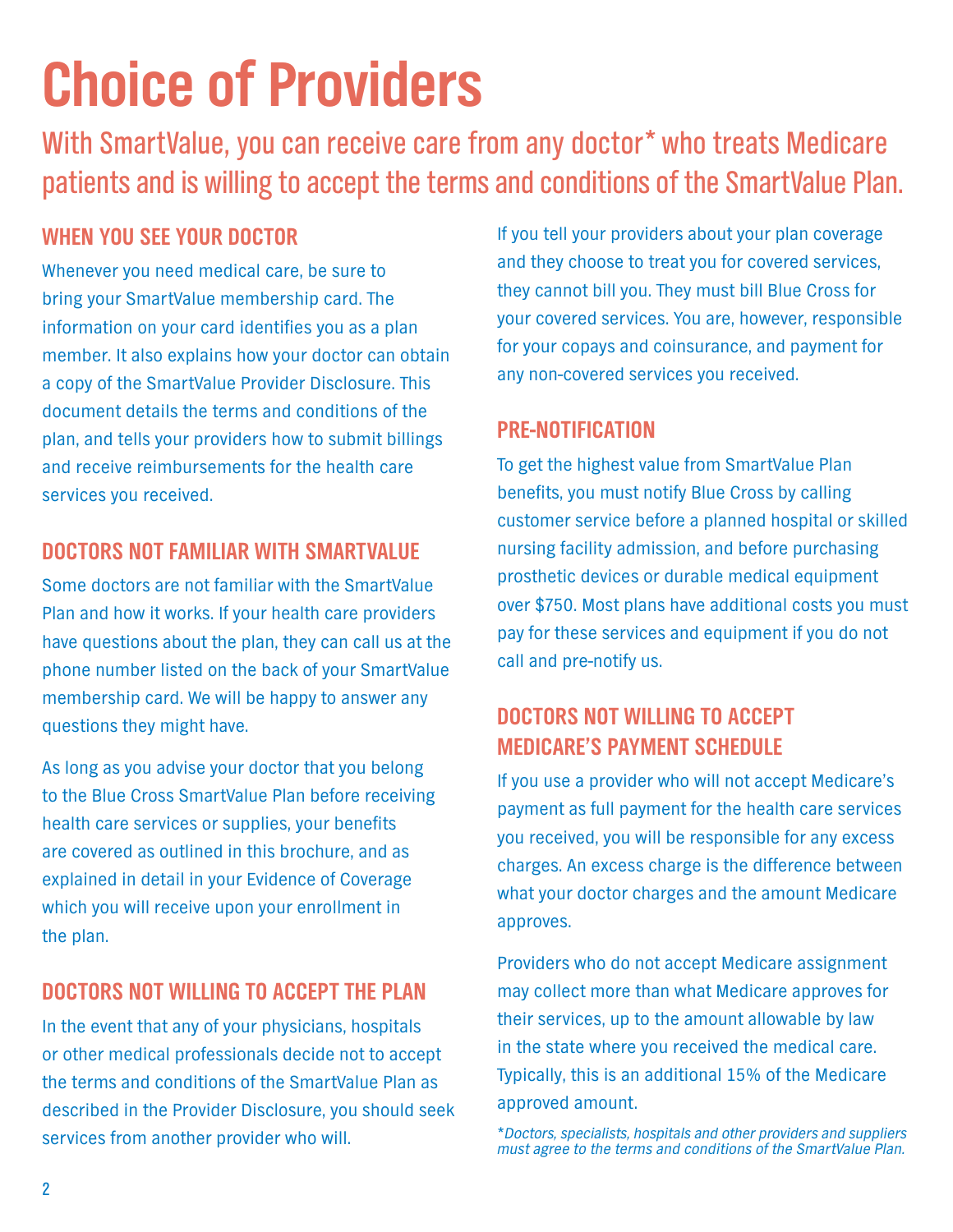# **Enrolling in SmartValue**

Anyone who meets the following criteria is eligible to apply:

- You maintain Medicare Part A (hospital)\* and continue to pay your Medicare Part B (medical) premiums.
- You reside in a county where SmartValue is available:

 Fresno San Francisco Santa Barbara

Tulare

Yolo

• You do not have kidney failure requiring dialysis or kidney transplantation (End-Stage Renal Disease [ESRD]).

Your agent can provide complete instructions and assistance with enrollment. Once you have completed your application, review it for accuracy, sign and date it; then mail it to Blue Cross.

*\*If you are not entitled to Medicare Part A benefits, you can purchase Part A through the Social Security Administration. (If you do purchase Part A, you must also continue to pay your Part A premiums to remain eligible for SmartValue.)* 

#### **smartvalue monthly plan premiums**

If you have both Medicare Part A and Medicare Part B, here are your monthly plan premiums:

| <b>Classic</b>        | $\boldsymbol{\mathsf{S}}$ |
|-----------------------|---------------------------|
| Plus*                 | \$11                      |
| <b>Enhanced</b>       | <b>\$25</b>               |
| <b>Enhanced Plus*</b> | <b>\$56</b>               |

*\*Plus Plans include Prescription Drug coverage.*

#### **SmartValue Evidence of Coverage**

Once enrolled in SmartValue, you will receive an Evidence of Coverage booklet which explains in detail the full range of covered services of your plan, as well as the conditions, exclusions and limitations. The terms in the Evidence of Coverage will govern your coverage under your plan. If you want this information before enrollment, please contact Blue Cross at the number listed in the SmartValue Plan Summary of Benefits.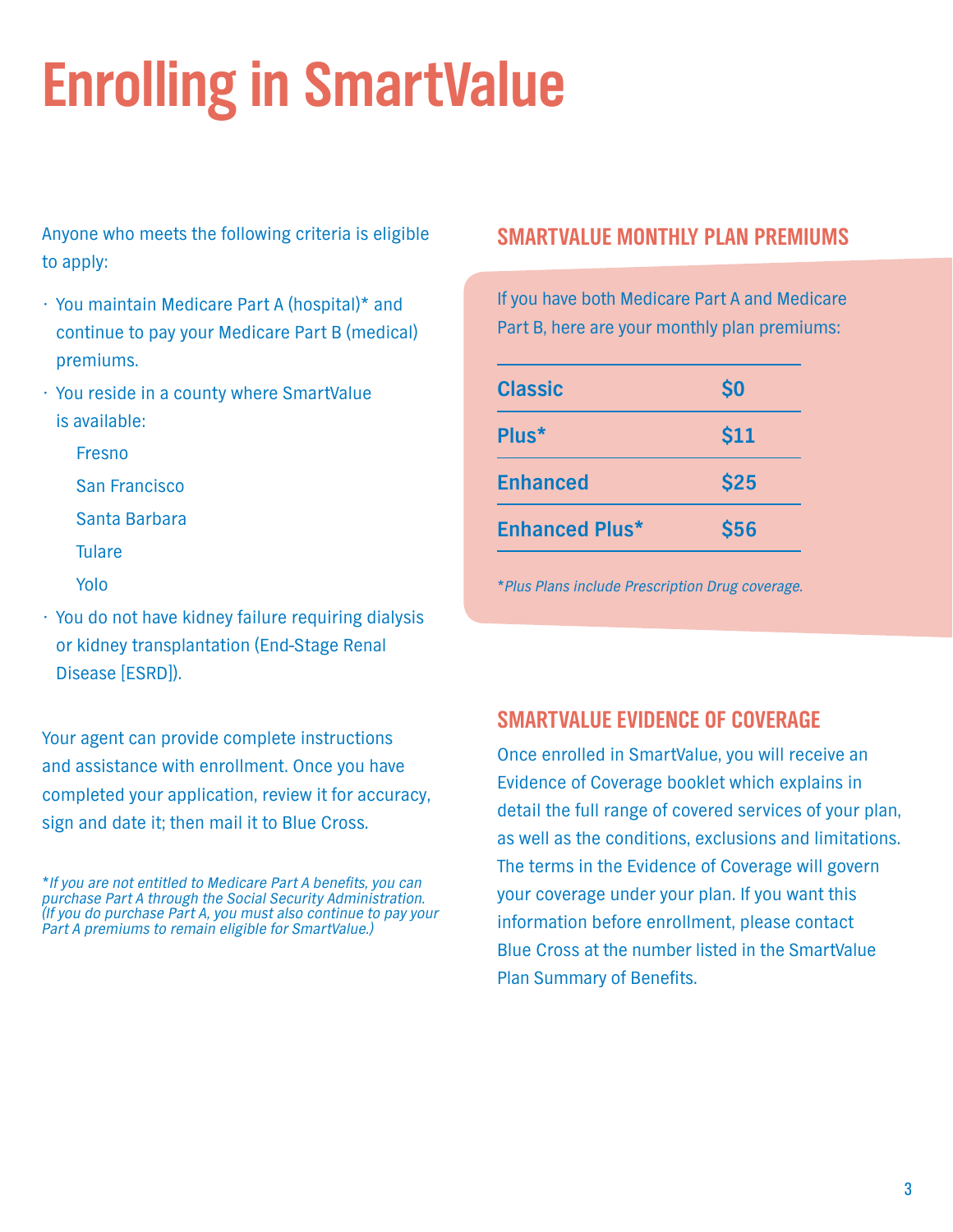## **Disenrollment**

#### **Voluntary Disenrollment**

If you decide that the SmartValue Classic, Plus, Enhanced, or Enhanced Plus Plan is not right for you, you can disenroll by writing to Blue Cross or your local Social Security Office.

In general, requests to disenroll will be effective the first day of the month after the month the disenrollment request is received. For example, if Blue Cross receives your disenrollment request on March 15th, your effective date of disenrollment will be April 1st.

There is an exception to this general rule. Disenrollment requests received during the month of November are usually effective December 1st; however, since the month of November is also the Annual Election Period, you may ask for a January 1st effective date.

#### **INVOLUNTARY MEMBERSHIP TERMINATION**

Membership in the Blue Cross SmartValue Plans is automatically renewed on a monthly basis as long as you continue to pay your Medicare and Blue Cross monthly premiums. Membership can only be terminated under the following conditions:

- You do not retain Medicare Part B (medical) coverage under the federal Medicare Program.
- You lose eligibility for Medicare Part A (hospital) coverage.
- You do not pay your plan premium for three consecutive months.
- You allow someone else to use your Blue Cross ID card to obtain services or commit fraud.
- You permanently move out of the Blue Cross SmartValue Plan service area. (A permanent move is defined as more than six consecutive months out of the service area.)
- You are abusive, disruptive or uncooperative to the point where the ability of Blue Cross to provide you with health care services is severely impaired. (Disenrollment for this reason is subject to approval from the Centers For Medicare & Medicaid Services [CMS].)
- The contract between CMS and Blue Cross is not renewed.

#### **SmartValue Medicare Contracts**

The Blue Cross SmartValue Plans are Medicare Advantage Fee For Service Plans with a Medicare contract. Blue Cross' contract with the Centers for Medicare and Medicaid Services (CMS) is renewed annually and availability of coverage beyond the end of the contract year is not guaranteed. The SmartValue plan's benefits, premiums, copays and service areas are all subject to change annually upon contract renewal with CMS.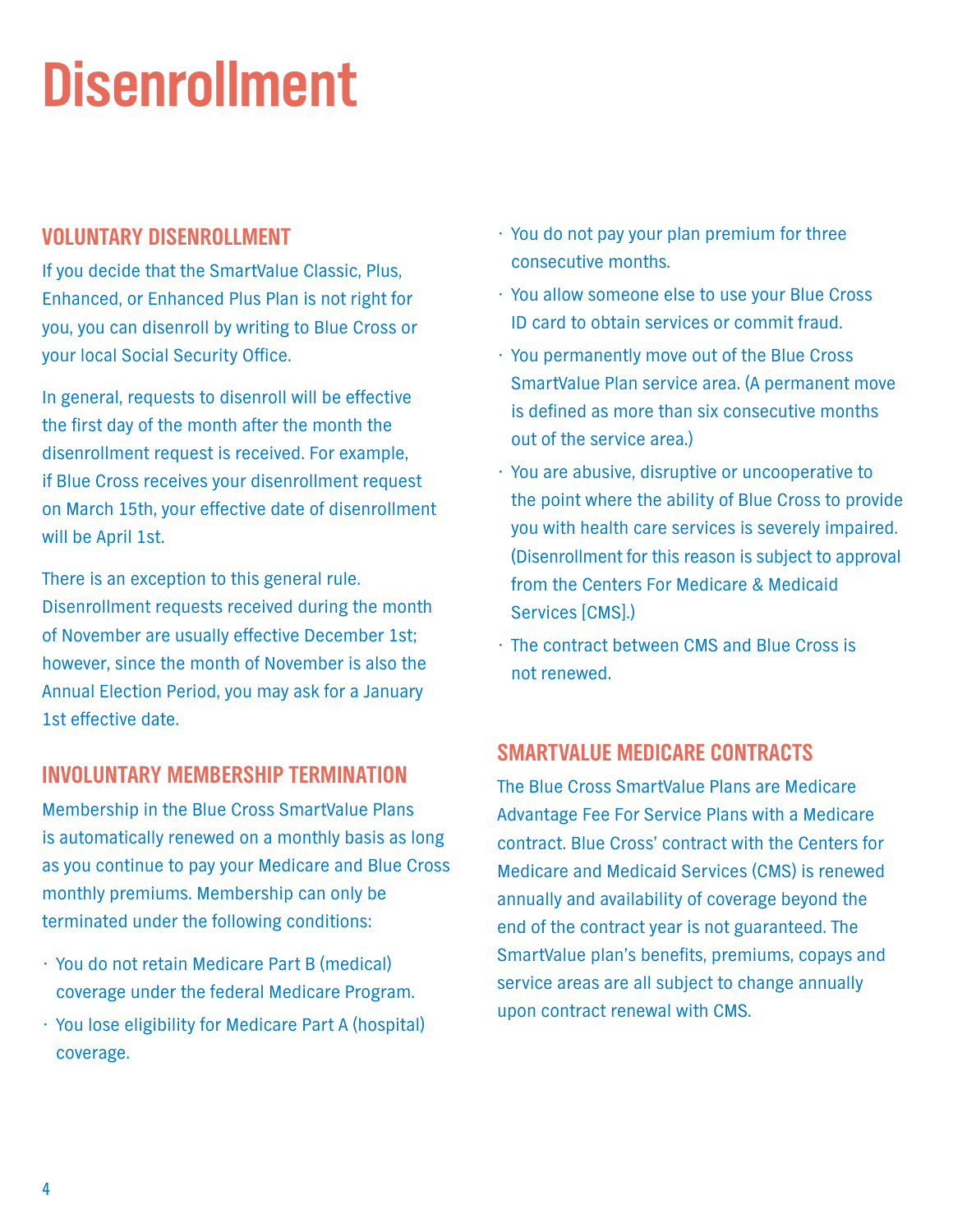### **Low Income Subsidies**

#### **Low Income Subsidies for Prescription Drug Costs**

Low-income subsidy is extra help with prescription drug costs for Medicare-eligible individuals whose income and resources are limited. If you qualify, the subsidy program will make payments to your Prescription Drug Plan on your behalf. People eligible for Medi-Cal, Supplemental Security Income (SSI), or a Medicare Saving Program qualify for the extra help automatically and do not need to apply. All others may apply with Social Security (SSA) by mail, by telephone, online at http://www.socialsecurity.gov or in person at a community event or an SSA office. Applications may also be filed at the local Medi-Cal office.

If you have qualified for additional assistance for your Medicare Prescription Drug Plan costs, the amount of your premium and cost at the pharmacy will be less. Once you have enrolled in SmartValue Plus or SmartValue Enhanced Plus, Medicare will tell us how much assistance you are receiving, and we will send you information on the amount you will pay. If you are not receiving this additional assistance, you should contact 1-800-MEDICARE (TTY/TDD users call 877-486- 2048), the Medi-Cal Office, or your local Social Security Administration Office to see if you might qualify.

#### **Complaints About Services**

Blue Cross is confident that you will be satisfied with your SmartValue Classic, Plus, Enhanced, or Enhanced Plus Plan; however, if you should ever have a complaint or problem, or you wish to dispute involuntary disenrollment, please follow the member grievance procedures summarized in your Evidence of Coverage booklet. Issues about whether or not a service is or should be covered, or the amount paid for any given service, must be addressed through the reconsideration and appeals process.